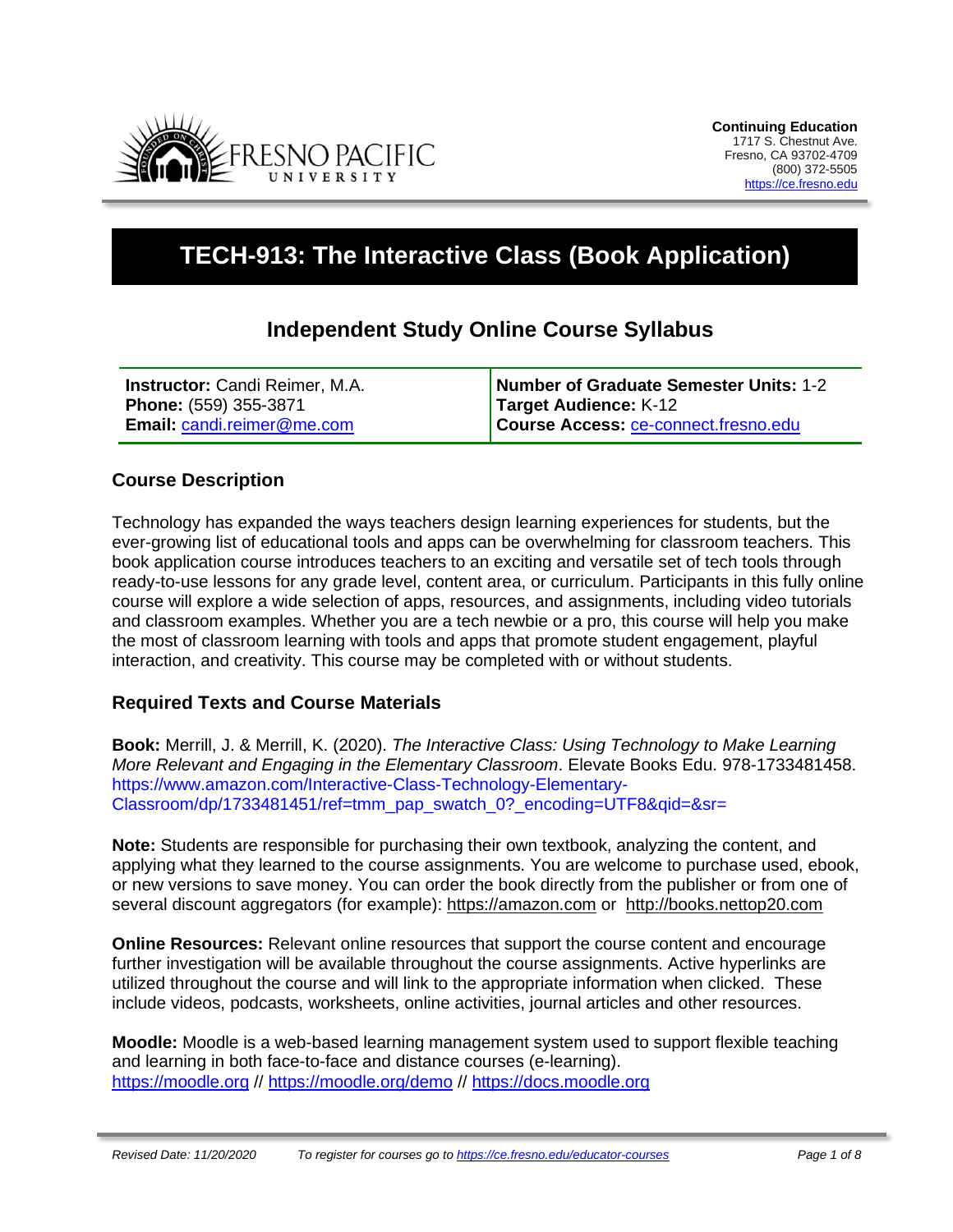# **Course Dates**

Self-paced; students may enroll at any time and take up to one year, from the date of registration, to complete assignments. Students may complete assignments in no less than three weeks for a 3 unit course (one week per unit).

### **National Standards Addressed in This Course**

#### **National Board for Professional Teaching Standards (NBPTS)**

(http://www.nbpts.org/standards-five-core-propositions/)

First published in 1989 and updated in 2016, *What Teachers Should Know and Be Able to Do*  articulates the National Board's Five Core Propositions for teaching. The Five Core Propositions comparable to medicine's Hippocratic Oath — set forth the profession's vision for accomplished teaching. Together, the propositions form the basis of all National Board Standards and the foundation for National Board Certification. Course assignments have been designed so students can demonstrate excellence against these professional teaching standards whenever possible.

- Proposition 1: Teachers are committed to students and their learning
- Proposition 2: Teachers know the subject they teach and how to teach those subjects to students
- Proposition 3: Teachers are responsible for managing and monitoring student learning
- Proposition 4: Teachers think systematically about their practice and learn from experience
- Proposition 5: Teachers are members of learning communities

# **Continuing Education Student Learning Outcomes (CE-SLO)**

| CE-SLO 1            | Demonstrate proficient written communication by articulating a clear focus,<br>synthesizing arguments, and utilizing standard formats in order to inform and<br>persuade others, and present information applicable to targeted use.                                       |
|---------------------|----------------------------------------------------------------------------------------------------------------------------------------------------------------------------------------------------------------------------------------------------------------------------|
| CE-SLO <sub>2</sub> | Demonstrate comprehension of content-specific knowledge and the ability to<br>apply it in theoretical, personal, professional, or societal contexts.                                                                                                                       |
| CE-SLO <sub>3</sub> | Reflect on their personal and professional growth and provide evidence of how<br>such reflection is utilized to manage personal and professional improvement.                                                                                                              |
| CE-SLO 4            | Apply critical thinking competencies by generating probing questions,<br>recognizing underlying assumptions, interpreting and evaluating relevant<br>information, and applying their understandings to the professional setting.                                           |
| CE-SLO 5            | Reflect on values that inspire high standards of professional and ethical<br>behavior as they pursue excellence in applying new learning to their chosen<br>field.                                                                                                         |
| CE-SLO 6            | Identify information needed in order to fully understand a topic or task, organize<br>that information, identify the best sources of information for a given enquiry,<br>locate and critically evaluate sources, and accurately and effectively share that<br>information. |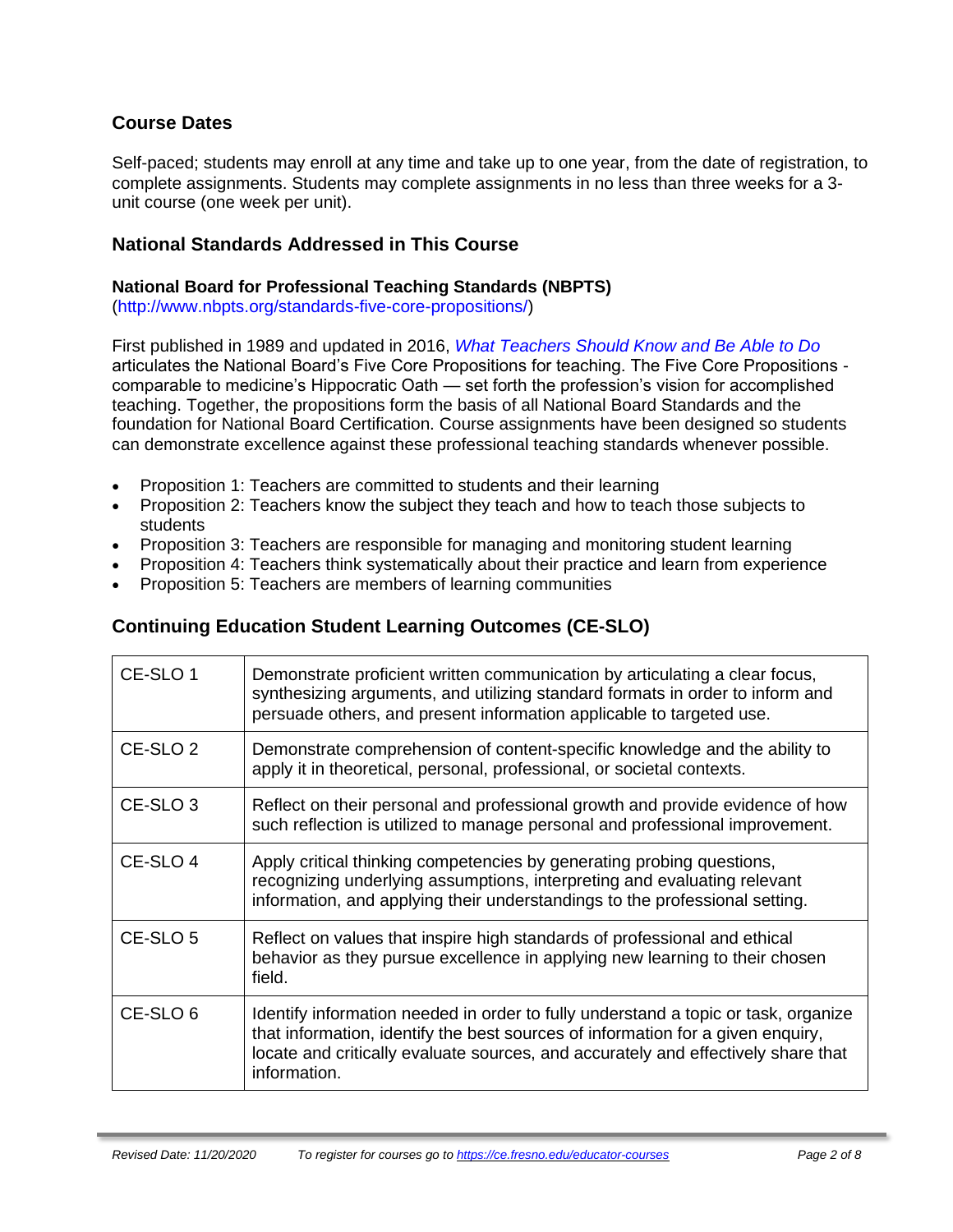# **Course Student Learning Outcomes (C-SLO)**

| <b>Student Learning Outcomes for This Course</b><br>By the end of this course student will be able to: |                                                                                                                    | <b>National Standards</b><br><b>Addressed in This</b><br>Course* | <b>CE-SLO</b><br>Addressed**         |
|--------------------------------------------------------------------------------------------------------|--------------------------------------------------------------------------------------------------------------------|------------------------------------------------------------------|--------------------------------------|
|                                                                                                        | 1. Demonstrate through written reflection an<br>understanding of the principles of<br>InterACTIVE learning.        | NBPTS 2, 4                                                       | CE 1, CE 4,<br>CE <sub>6</sub>       |
|                                                                                                        | 2. Demonstrate an understanding of<br>InterACTIVE classroom teaching methods<br>and practices.                     | <b>NBPTS 1, 2, 4</b>                                             | CE 1, CE 2, CE 4,<br>CE <sub>6</sub> |
|                                                                                                        | 3. Explore various technology tools and apps<br>for InterACTIVE learning.                                          | <b>NBPTS 1, 2, 4</b>                                             | CE <sub>2</sub>                      |
|                                                                                                        | 4. Design and implement InterACTIVE learning<br>opportunities for current teaching situation.                      | NBPTS 1, 2, 3, 4, 5                                              | CE 2, CE 4, CE 6                     |
|                                                                                                        | 5. Collaborate with teaching peers and online<br>colleagues to share insights and deepen<br>professional practice. | NBPTS 1, 2, 4, 5                                                 | CE 1, CE 3, CE 4,<br>CE 5, CE 6      |

\* Please refer to the section on **National Standards Addressed in This Course**

\*\* Please refer to the section on **Continuing Education Program Student Learning Outcomes**

# **Topics, Assignments, and Activities**

- If taking the course for the 1-unit option, complete modules 1 through 4.
- If taking the course for the 2-unit option, complete modules 1 through 5.

| <b>Module Title</b>                                              | <b>Module Assignments and Activities</b>                                                                                                                                                                                        | <b>Points</b><br><b>Possible</b><br>for Each<br><b>Assignment</b> |
|------------------------------------------------------------------|---------------------------------------------------------------------------------------------------------------------------------------------------------------------------------------------------------------------------------|-------------------------------------------------------------------|
| <b>Welcome Module</b>                                            | Introduction video<br>$\bullet$<br>Moodle online tutorial<br>Course syllabus                                                                                                                                                    |                                                                   |
| Module $1 -$<br><b>InterACTIVE</b><br><b>Teaching Principles</b> | Introductions and goals for class<br>Read Part 1, Chapters 1-3<br>1.1 Assignment: Submit Orientation<br>$\bullet$<br>1.2 Forum PicCollage Class Introductions<br>1.3 Assignment Choice: Concept Map, Sketchnotes, or<br>OneNote | 4, 4, 10                                                          |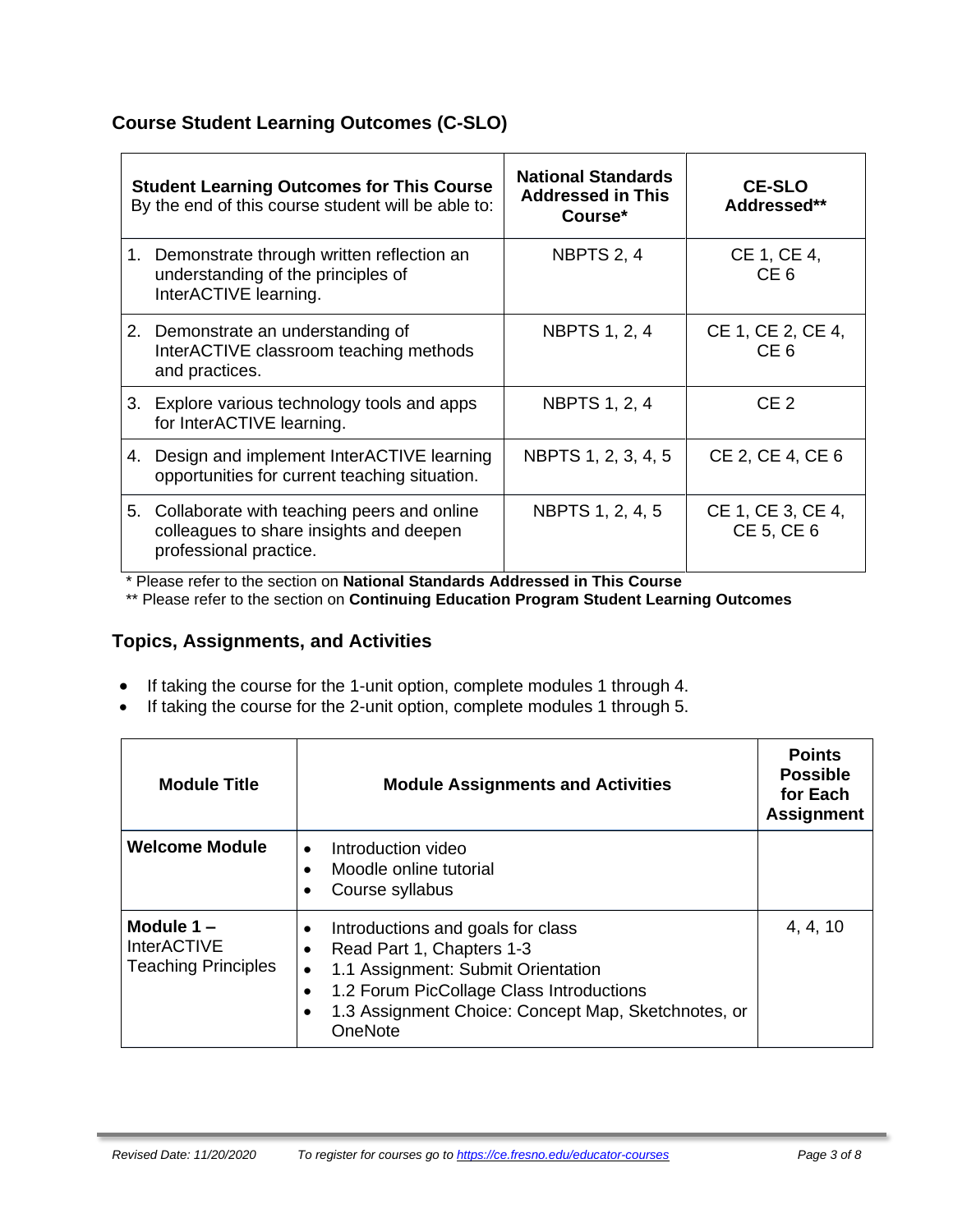| <b>Module Title</b>                                                       | <b>Module Assignments and Activities</b>                                                                                                                                                                                                                                                                                                                                                                    | <b>Points</b><br><b>Possible</b><br>for Each<br><b>Assignment</b> |
|---------------------------------------------------------------------------|-------------------------------------------------------------------------------------------------------------------------------------------------------------------------------------------------------------------------------------------------------------------------------------------------------------------------------------------------------------------------------------------------------------|-------------------------------------------------------------------|
| Module $2 -$<br>The InterACTIVE<br>Classroom                              | Read Part 1, Chapters 4-7<br>٠<br>2.1 Assignment: 3-2-1<br>$\bullet$<br>2.2 Assignment: Let the Dice Decide<br>$\bullet$                                                                                                                                                                                                                                                                                    | 10<br><b>CR</b>                                                   |
| Module $3-$<br>InterACTIVE Tech<br>Tools and Apps, Part<br>1              | Explore tools and apps<br>$\bullet$<br>Sample lessons: Flipgrid, Do Ink Green Screen,<br>$\bullet$<br>Buncee, Seesaw, Texting Story, AppSmashing.<br>3.1 Forum: Tool & App Jigsaw 1<br>$\bullet$                                                                                                                                                                                                            | $\overline{4}$                                                    |
| Module $4-$<br>InterACTIVE Tech<br>Tools and Apps, Part<br>$\overline{2}$ | Explore tools and apps<br>$\bullet$<br>Sample lessons: ChatterPix Kids, Google Slides,<br>$\bullet$<br>OneNote, Apple Clips, ThingLink, Book Creator, Pic<br>Collage<br>4.1 Forum: Tool & App Jigsaw 2<br>$\bullet$<br>4.2 Assignment Choice: InterACTIVE Lesson Plan<br>$\bullet$<br>4.3 Assignment: Share Your Lesson<br>$\bullet$                                                                        | 4<br>20<br><b>CR</b>                                              |
| Module $5-$<br>Application (only<br>required for 2 units)                 | Create another lesson using a different tool<br>$\bullet$<br>Implement and reflect one lesson<br>$\bullet$<br>Develop a learning portfolio with your tool of choice<br>$\bullet$<br>5.1 Assignment Choice: InterACTIVE Lesson Plan 2<br>$\bullet$<br>5.2 Assignment: Share Your Lesson<br>$\bullet$<br>5.3 Forum: Try It, Discuss It<br>$\bullet$<br>5.4 Assignment Choice: Learning Portfolio<br>$\bullet$ | 20<br><b>CR</b><br>4<br>30                                        |
| Course Wrap-up -<br>Grading and<br>Evaluation                             | <b>Final Reflection Forum</b><br>$\bullet$<br><b>Course Evaluation</b><br>$\bullet$<br><b>Course Completion Checklist</b><br>$\bullet$<br><b>Grade Request / Transcript Request</b><br>$\bullet$                                                                                                                                                                                                            |                                                                   |
|                                                                           | <b>TOTAL POINTS</b>                                                                                                                                                                                                                                                                                                                                                                                         | 110 points                                                        |

# **Grading Policies, Rubrics, and Requirements for Assignments**

#### **Grading Policies**

- Assignments will be graded per criteria presented in the course rubrics.
- $A = 90-100\%$  and  $B = 80-89\%$ , (anything below 80% will not receive credit.)
- The discernment between an A or a B letter grade is at the discretion of the instructor based on the quality of work submitted (see course rubrics).
- Coursework falling below a B grade will be returned with further instructions.
- All assignments must be completed to receive a grade and are expected to reflect the quality that teacher-training institutions require of professional educators. If completed assignments do not meet this standard, students will be notified with further instructions from the instructor.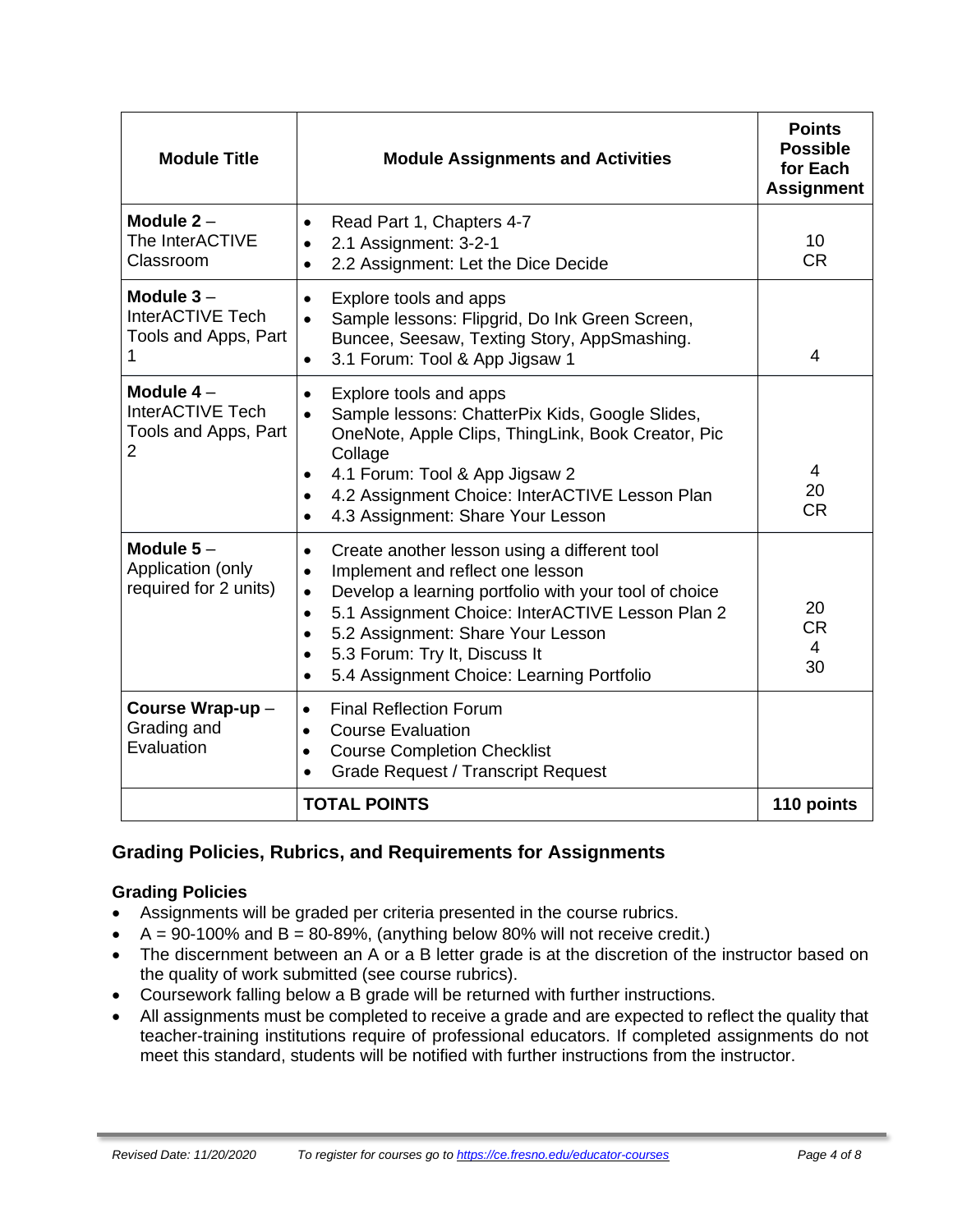#### **Grading Rubrics**

| Grade     | <b>Percent</b> | <b>Description</b> | <b>Rubric</b>                                                                                                                                                                                   |
|-----------|----------------|--------------------|-------------------------------------------------------------------------------------------------------------------------------------------------------------------------------------------------|
| A         | 90-100%        | Excellent          | Meets all course / assignment requirements with<br>significant evidence of subject mastery and<br>demonstration of excellent graduate level<br>professional development scholarship.            |
| B         | 80-89%         | Very Good          | Adequately meets criteria for all course/assignment<br>requirements - demonstrates subject competency<br>with very good graduate level professional<br>development scholarship.                 |
| <b>NC</b> | Below 80%      | Unacceptable       | Does not meet the minimum criteria for all<br>course/assignment requirements and demonstrated<br>little, if any, evidence of acceptable graduate level<br>professional development scholarship. |

#### **Writing Requirements**

**Superior:** Writing is clear, succinct, and reflects graduate level expectations. Clearly addresses all parts of the writing task. Maintains a consistent point of view and organizational structure. Includes relevant facts, details, and explanations.

**Standard:** Writing is acceptable with very few mistakes in grammar and spelling. Addresses most parts of the writing task. Maintains a mostly consistent point of view and organizational structure. Includes mostly relevant facts, details, and explanations.

**Sub-standard:** Writing contains noticeable mistakes in grammar and spelling. Does not address all parts of the writing task. Lacks a consistent point of view and organizational structure. May include marginally relevant facts, details, and explanations.

#### **Lesson Plan Requirements**

**Superior:** Instructional goals and objectives clearly stated. Instructional strategies appropriate for learning outcome(s). Method for assessing student learning and evaluating instruction is clearly delineated and authentic. All materials necessary for student and teacher to complete lesson clearly listed.

**Standard:** Instructional goals and objectives are stated but are not easy to understand. Some instructional strategies are appropriate for learning outcome(s). Method for assessing student learning and evaluating instruction is present. Most materials necessary for student and teacher to complete lesson are listed.

**Sub-standard:** Instructional goals and objectives are not stated. Learners cannot tell what is expected of them. Instructional strategies are missing or strategies used are inappropriate. Method for assessing student learning and evaluating instruction is missing. Materials necessary for student and teacher to complete lesson are missing.

#### **Instructor/Student Contact Information**

Throughout the course participants will be communicating with the instructor and their classmates on a regular basis using asynchronous discussion forums. Students are provided with instructor contact information in the event they want to make email or phone contact. In addition, students are encouraged to email or phone the instructor at any time. Students will also receive feedback on the required assignments as they are submitted.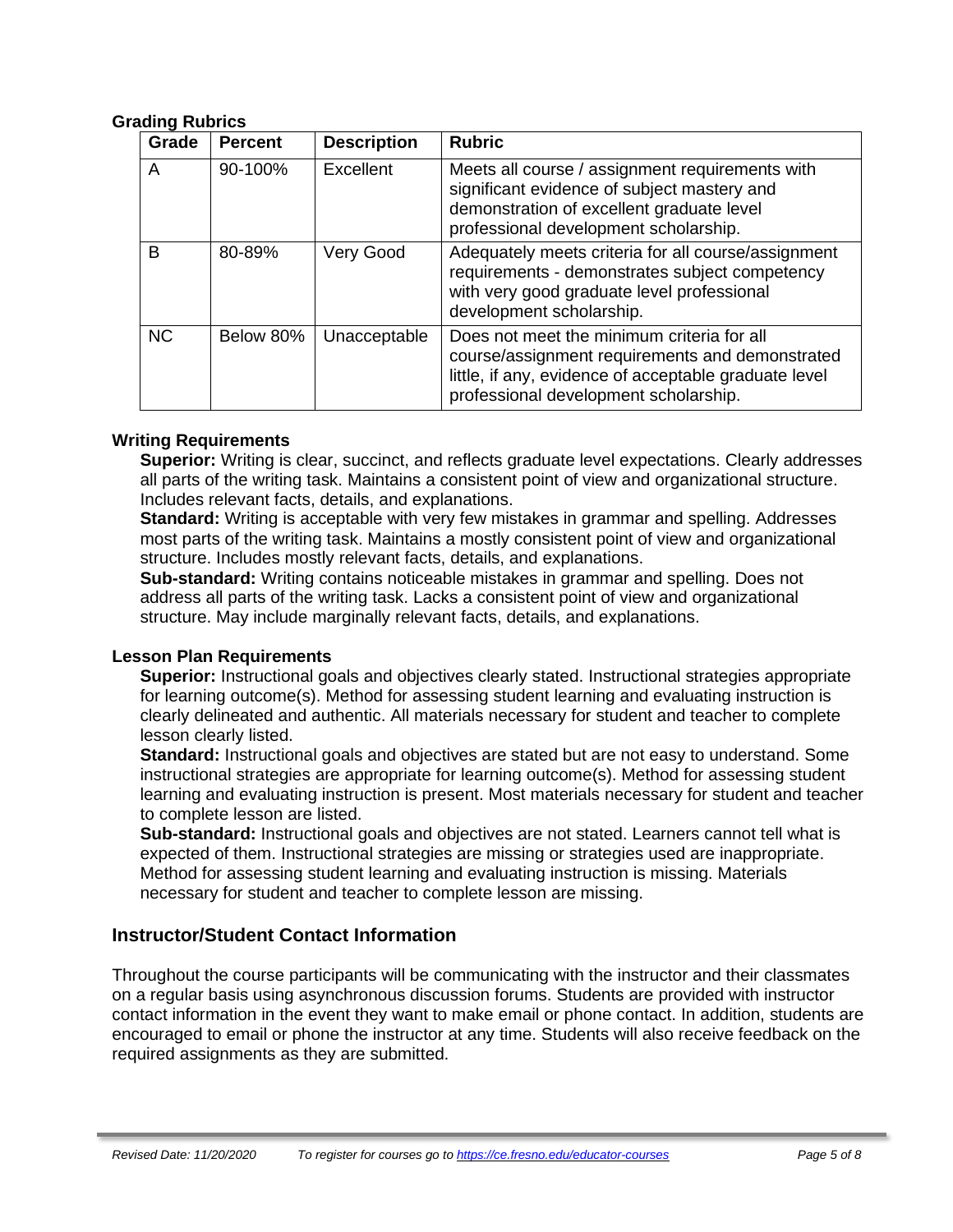# **Discussion Forums**

Participation is an important expectation of this course and all online courses. Online discussions promote reflection and analysis while allowing students to appreciate and evaluate positions that others express. While students may not be engaging with the same students throughout this course they will be expected to offer comments, questions, and replies to the discussion question whenever possible. The faculty role in the discussion forum is that of an observer and facilitator.

# **Coursework Hours**

Based on the Carnegie Unit standard, a unit of graduate credit measures academic credit based on the number of hours the student is engaged in learning. This includes all time spent on the course: reading the textbook, watching videos, listening to audio lessons, researching topics, writing papers, creating projects, developing lesson plans, posting to discussion boards, etc. Coursework offered for FPU Continuing Education graduate credit adheres to 45 hours per semester unit for the 900-level courses. Therefore, a student will spend approximately 135 hours on a typical 3-unit course.

# **Services for Students with Disabilities**

Students with disabilities are eligible for reasonable accommodations in their academic work in all classes. In order to receive assistance, the student with a disability must provide the Academic Support Center with documentation, which describes the specific disability. The documentation must be from a qualified professional in the area of the disability (i.e. psychologist, physician or educational diagnostician). Students with disabilities should contact the Academic Support Center to discuss academic and other needs as soon as they are diagnosed with a disability. Once documentation is on file, arrangements for reasonable accommodations can be made. For more information and for downloadable forms, please go to [https://www.fresno.edu/students/academic](https://www.fresno.edu/students/academic-support/services-students-disabilities)[support/services-students-disabilities.](https://www.fresno.edu/students/academic-support/services-students-disabilities)

# **Plagiarism and Academic Honesty**

All people participating in the educational process at Fresno Pacific University are expected to pursue honesty and integrity in all aspects of their academic work. Academic dishonesty, including plagiarism, will be handled per the procedures set forth in the Fresno Pacific University Catalogue <https://www.fresno.edu/students/registrars-office/academic-catalogs>

# **Technology Requirements**

To successfully complete the course requirements, course participants will need Internet access, can send and receive email, know how to manage simple files in a word processing program, and have a basic understanding of the Internet. Please remember that the instructor is not able to offer technical support. If you need technical support, please contact your Internet Service Provider.

**Moodle:** This course will be delivered totally online. Moodle is a learning management system that provides students access to online resources, documents, graded assignments, quizzes, discussion forums, etc. Moodle is easy to learn and has a friendly user interface. To learn more about Moodle, go to [https://docs.moodle.org/33/en/Student\\_FAQ.](https://docs.moodle.org/33/en/Student_FAQ) There are also some student tutorials on the Center for Online Learning website at Fresno Pacific University - [https://col.fresno.edu/student.](https://col.fresno.edu/student)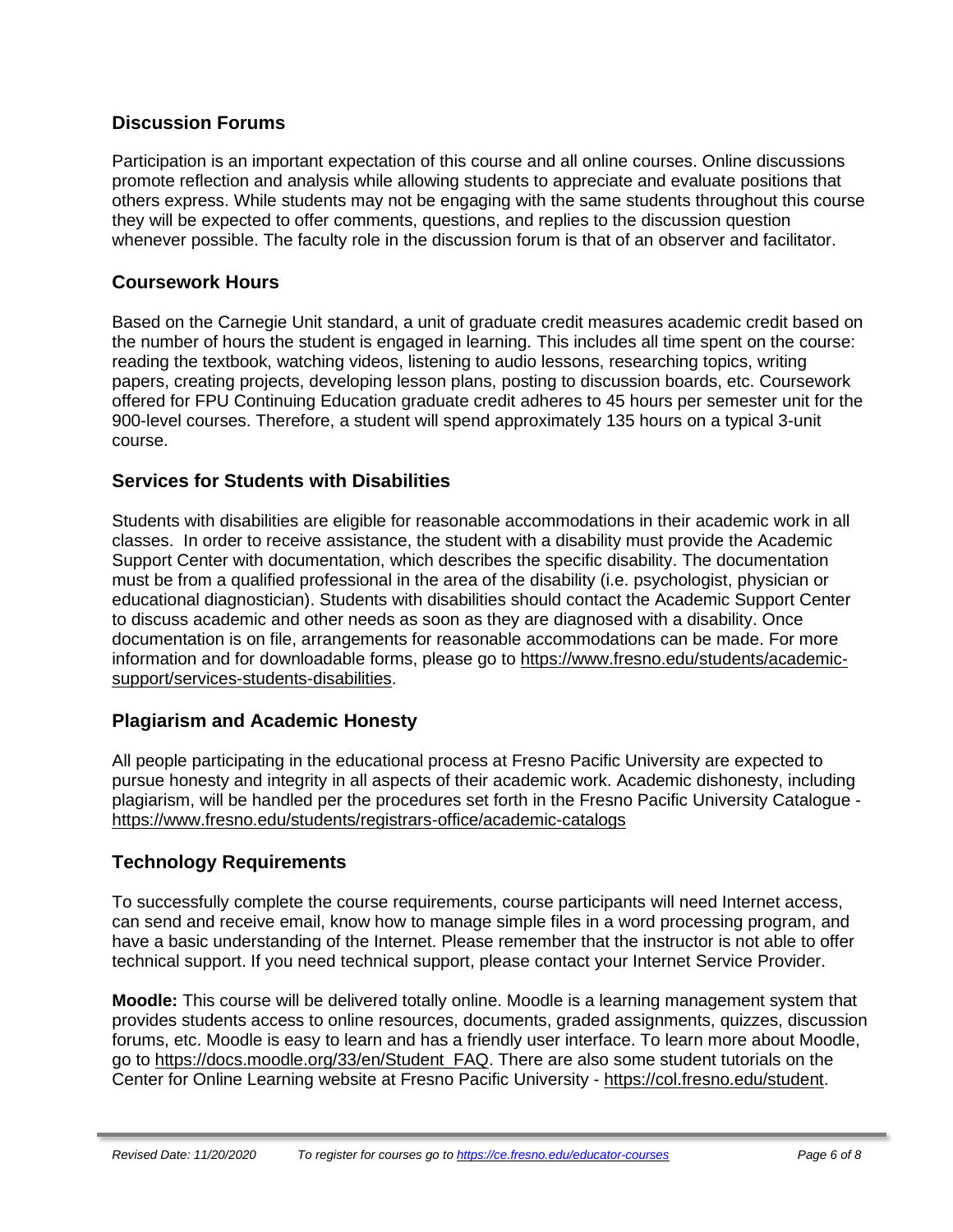**Moodle Site Login and Passwords:** Students will need to have internet access to log onto [https://ce-connect.fresno.edu.](https://ce-connect.fresno.edu/) The username and password numbers for Moodle access will be sent to you by the university using the email address you submitted at the time of registration. The instructor will then contact you with a welcome communication. If you need help with your username and password recovery, please contact the Continuing Education office at (800) 372- 5505 or (559) 453-2000 during regular office hours - Mon-Fri 8:00 am to 5:00 pm. or email them at [prof.dev@fresno.edu.](mailto:prof.dev@fresno.edu)

**Getting Help with Moodle:** If you need help with Moodle, please contact the Center for Online Learning (COL), by telephone or the website. Help by phone (559) 453-3460 is available Mon-Thurs 8:00 am to 8:00 pm and on Fridays from 8:00 am to 5:00 pm, or by filling out a "Request Services" form at [https://col.fresno.edu/contact/request-services.](https://col.fresno.edu/contact/request-services) Please identify that you are with the "School = Continuing Education".

# **Final Course Grade and Transcripts**

When all work for the course has been completed, students will need to logon to the Continuing Education website [\(https://ce.fresno.edu/my-account\)](https://ce.fresno.edu/my-account) and "Request Final Grade". Once the instructor receives the requests and submits the grade online, students may log back in to view their Final Grade Report or order transcripts online. Please allow at least two weeks for the final grade to be posted. For more information, see the Continuing Education Policies and Procedures at [https://ce.fresno.edu/ce-policies-and-procedures.](https://ce.fresno.edu/ce-policies-and-procedures)

# **University Policies and Procedures**

Students are responsible for becoming familiar with the information presented in the Academic Catalog and for knowing and observing all policies and procedures related to their participation in the university community. A summary of university policies may be found on the university website at [https://www.fresno.edu/students/registrars-office/academic-catalogs.](https://www.fresno.edu/students/registrars-office/academic-catalogs)

# **Fresno Pacific University Student Learning Outcomes (FPU-SLO)**

| FPU-SLO 1            | Student Learning Outcomes Oral Communication: Students will exhibit<br>clear, engaging, and confident oral communication – in both individual and<br>group settings - and will critically evaluate content and delivery components.                               |
|----------------------|-------------------------------------------------------------------------------------------------------------------------------------------------------------------------------------------------------------------------------------------------------------------|
| FPU-SLO <sub>2</sub> | Written Communication: Students will demonstrate proficient written<br>communication by articulating a clear focus, synthesizing arguments, and<br>utilizing standard formats in order to <i>inform</i> and <i>persuade</i> others.                               |
| FPU-SLO <sub>3</sub> | Content Knowledge: Students will demonstrate comprehension of content-<br>specific knowledge and the ability to apply it in theoretical, personal,<br>professional, or societal contexts.                                                                         |
| FPU-SLO 4            | Reflection: Students will reflect on their personal and professional growth and<br>provide evidence of how such reflection is utilized to manage personal and<br>vocational improvement.                                                                          |
| FPU-SLO 5            | <b>Critical Thinking:</b> Students will apply critical thinking competencies by<br>generating probing questions, recognizing underlying assumptions,<br>interpreting and evaluating relevant information, and applying their<br>understandings to new situations. |